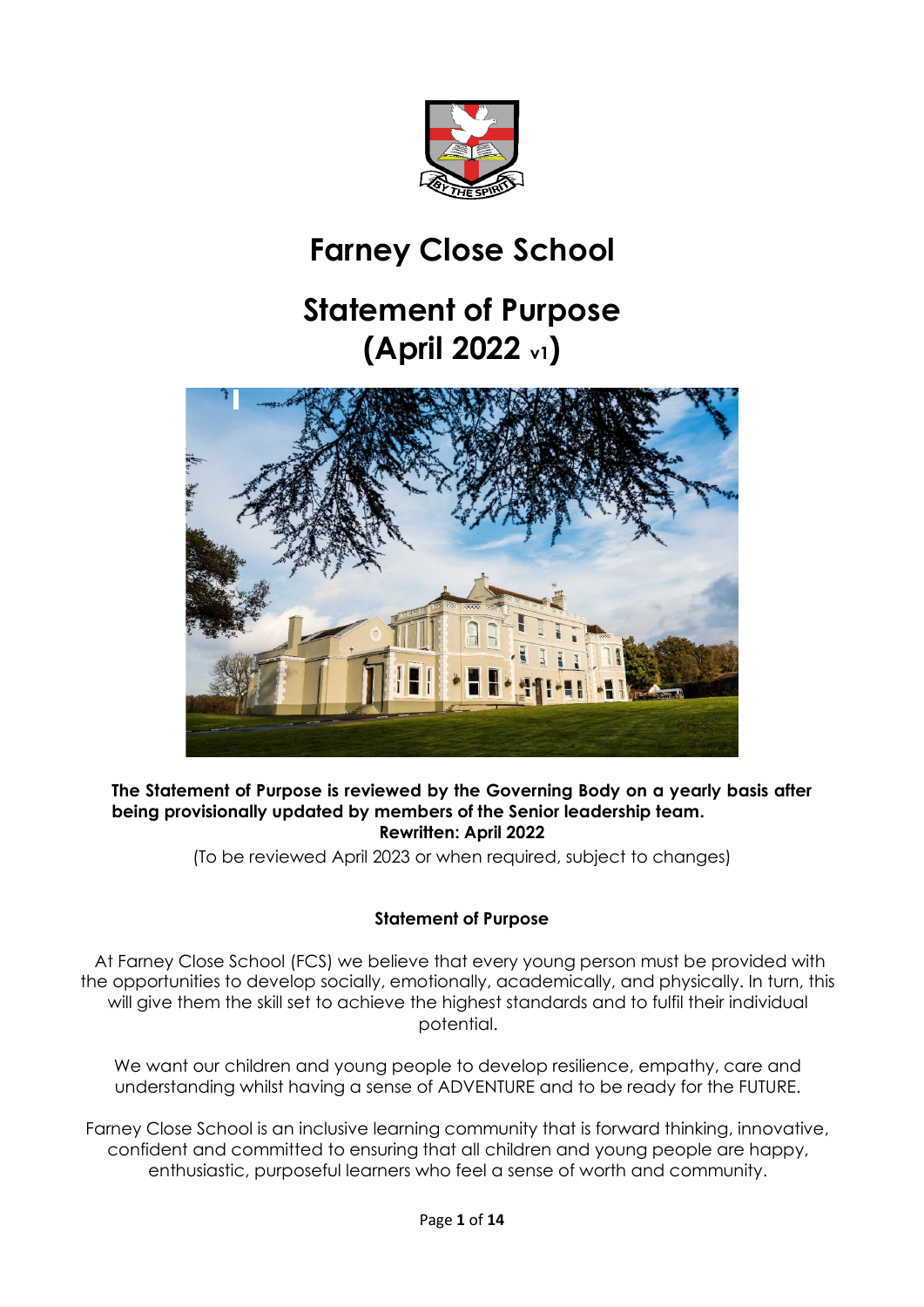# **1. Organisational Overview**

- Farney Close school
- Admission process

# **2. Quality and Purpose of Care**

- Position Statement
- Ethos
- Vision statement
- Value driven aims
- Description of accommodation
- Location of Farney Close
- Complaints & compliments
- Access to safeguarding and behaviour management policies

## **3. Views, Wishes and Feelings**

- The voice of the child / young person.
- Anti-discriminatory practice in respect of children and young people and their families
- Activities
- Children and young people's Rights

# **4 Education**

- Management of Education
- How we support children and young people with special education needs

## **5 Enjoy and Achieve**

- How we support the young people to enjoy and achieve
- Well-Being
- Therapeutic Approach
- Arrangements to Protect and Promote Health of the children and young people at Farney Close

#### **6 Protection of Children and young people**

- Monitoring and surveillance of children and young people
- Behavioural support

# **7 Leadership and Management**

- Details and work address of provision
- Staffing Levels and Roles
- Formal supervision arrangements for staff, educators and health care professionals

# **Appendix A: Organisational Chart**

#### **1. Organisational Overview**

Farney Close School (FCS) was founded by missionaries in 1946. The school is a Company limited by guarantee and registered as a Charity with the Charity Commission, registered number; 307024. A Board of Governors/Directors/Trustees are in place and oversees the running of the Company. The Board ensures that the expectations of the Charity Commission are adhered to. The school's charitable status means that it is a non-profit making organisation and so all excess funds are used to develop the school's provision.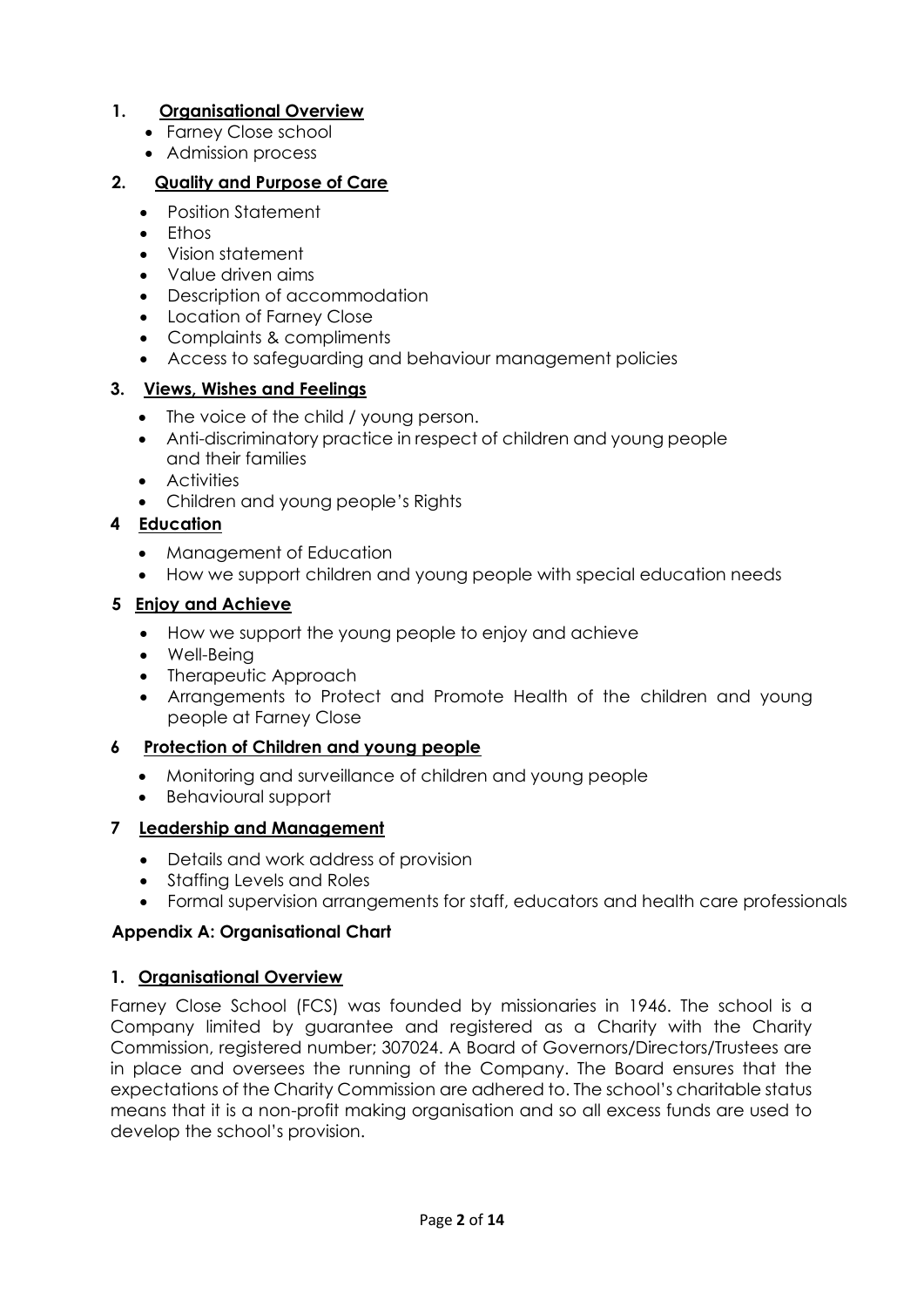Farney Close provides Education, Care, Social Development and Therapeutic support to children and young people who have an Education, Health and Care Plan (EHCP) and experience a range of needs including:

- Social, Emotional and Mental Health needs (SEMH)
- Attention Deficit Hyperactivity Disorder (ADHD)
- Attention Deficit Disorder (ADD) (a sub-type of ADHD)
- Asperger's Syndrome (High level functioning)
- Autism (ASC) (where challenging behaviours are the primary need)
- Conduct Disorder (CD)
- Dyslexia
- Moderate Learning Difficulties (MLD)
- Obsessive Compulsive Disorder (OCD)
- Oppositional Defiant Disorder (ODD)
- Speech and Language Difficulties including social communication and interaction.

However, we recognise that there are many "labels" given to children and young people, and so we are open to discussing how our school may be able to meet individual's needs. Further information can be found in the school's Admission Policy or by contacting the school directly via phone or email.

The school offers both day and residential (Monday to Friday) placements for up to 72 boys and girls aged 9 to 18 years. Most of the children and young people that attend our school are resident Monday to Friday, some of the children and young people attend on a daily basis. Others attend residentially with mid-week breaks at home, going home at the end of the school day and returning in time for school the next day. Those that are residential typically return to their parents or carers at the weekends and school holidays whilst others return to foster carers and care homes.

We offer each and every child and young person courtesy and respect, and work in conjunction with local authorities to deliver a range of care, education and other specialist services which offer best value, whilst ensuring the best possible outcomes for each child.

At Farney Close, we benefit from a wealth of experience allowing children and young people the opportunity to thrive and develop by realising their potential whilst being happy and feeling valued.

Our ethos and value base runs through every aspect of the school and provides the framework for decision making and the shapes our culture. The school functions as one integrated organisation, its principles and structure are in place to support a 24 hour curriculum.

#### **Admission process**

Farney Close has a very strong policy of inclusion and welcomes children and young people from all backgrounds. Referrals for places are usually received directly from a placing authority; however, parents may also apply for a place for their young person. Farney Close has a Referrals and Inclusion Officer who processes all applications. Each referral is assessed through discussion with parents/carers and placing authorities. Referrals can be made via email [referrals@frneyclose.co.uk](mailto:referrals@frneyclose.co.uk)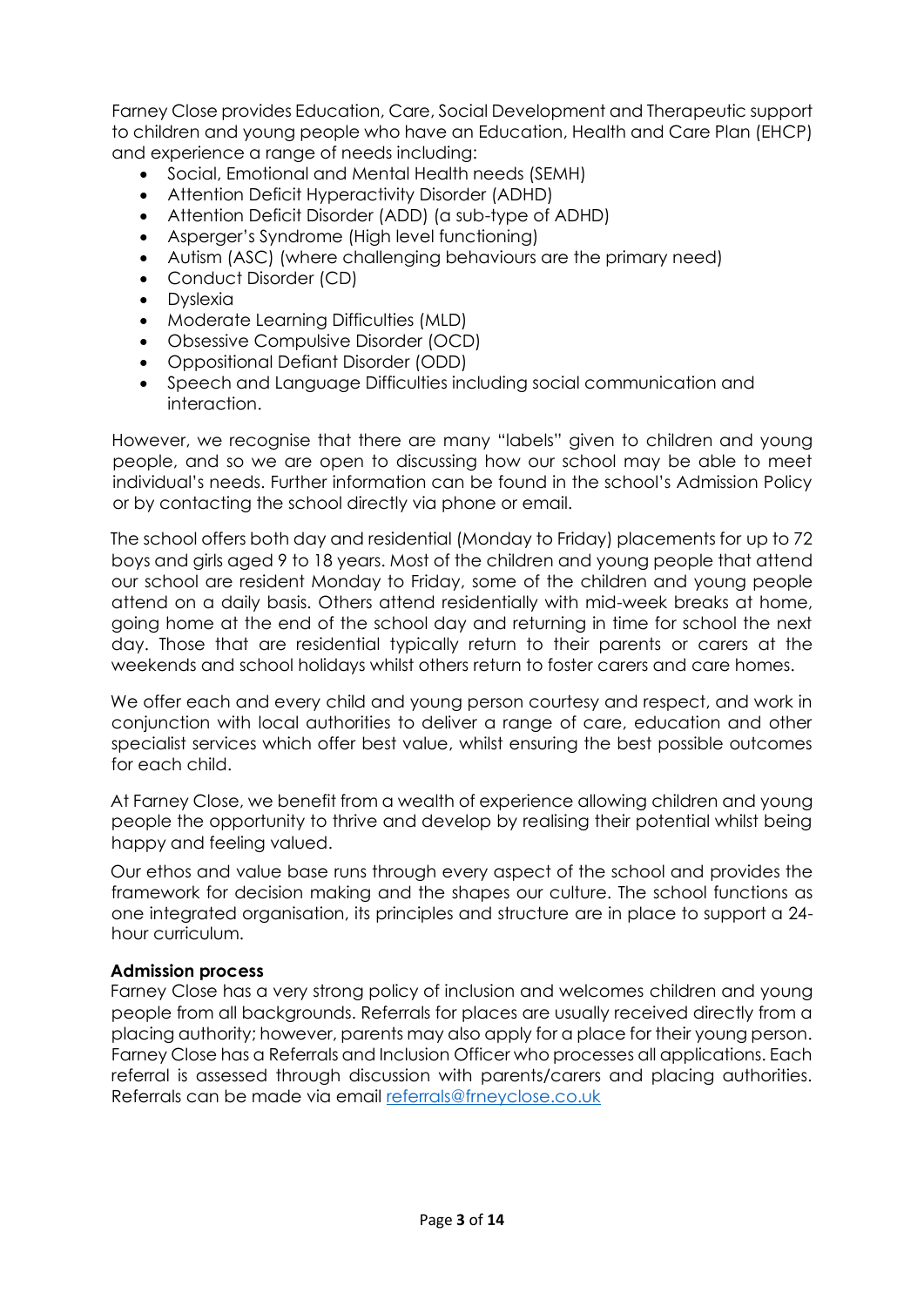Observation is also carried out to assess the young person within Farney Close, as well as a formal SEND assessment inhouse, prior to a final decision being made as to whether a placement is offered or withdrawn.

Most of the children and young people at FCS find change to routine very difficult and it is crucial that admissions to Farney Close are carefully managed to ensure that the new child or young person and the children and young people already attending Farney Close are fully prepared for the change that is to take place.

The induction process is designed to offer reassurance and to minimise the anxieties and worries that children and young people, parents and carers experience when arriving at a new provision.

#### **2. Quality and Purpose of Care**

#### **Position Statement**

Farney Close School specialises in helping each young person to reach their full potential, academically, socially, and emotionally. By means of an extensive system of support, care and education, the children and young people are encouraged to live fulfilling and productive lives within a caring and respectful community.

Most children and young people who attend the school have been excluded from previous schools, some have previously attended other residential schools. Many children and young people attending the school have some form of social care involvement, or have in the past, averagely over 25% of the children and young people attending the school are in the care of the local authority.

We are an inclusive learning community that is forward thinking, innovative and confident and committed to ensuring that all children and young people are happy, enthusiastic and purposeful learners.

#### **Ethos**

Our vision at Farney Close is to provide an environment where children and young people can thrive and reach their full potential by building trusting relationships in a relaxed and safe environment. At the same time encouraging the children and young people to develop the academic, practical, and social skills needed to become as independent as possible and prepare them for the transition into adulthood. This ethos runs through the core of our school including our residential provision, and its staff team. Staff plan and provide a care package tailored to each individual child, to help and support them as they develop.

We believe that children and young people thrive when they feel that the people around them genuinely care for their wellbeing, safety and are interested in spending time with them and getting to know them as individuals. We believe that if the environment is welcoming, relaxed, and homely, both in atmosphere and appearance; that staff, children and young people and visitors find it easy to settle in and feel comfortable.

In addition, Farney Close School also values the importance of routines, rules and boundaries for all children and young people. Expectations are clear and staff use a consistent approach to ensure that these expectations are instilled. High value is placed on the choice-consequence method; children and young people are highly praised for making positive decisions and challenged to think about the potential consequences of negative behaviours. This helps children and young people to take responsibility for their own behaviour and allow them to understand how their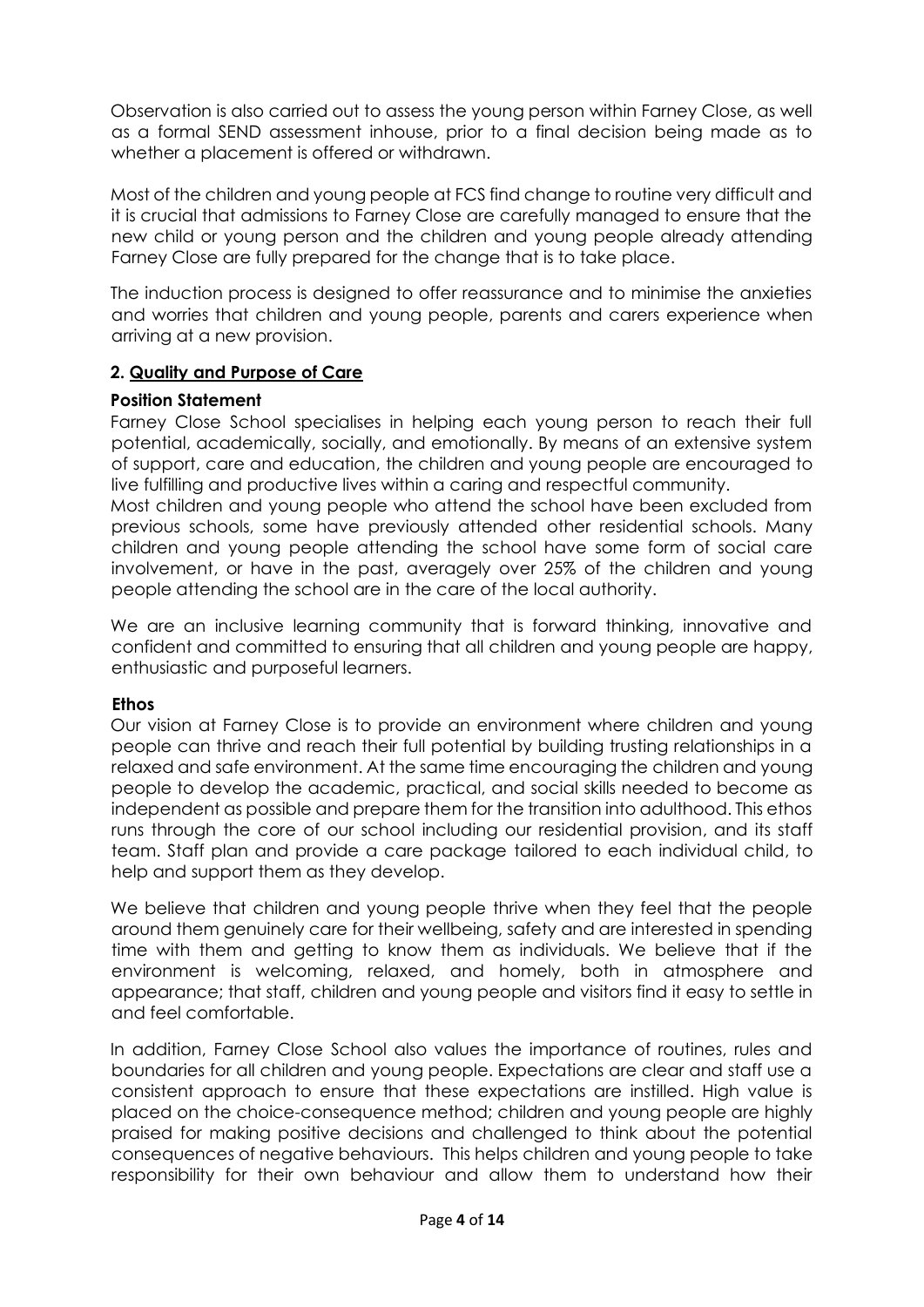decisions can take them down both positive and negative paths. All children and young people are unique, and we uphold a person-centred approach for each young person based on their individual needs.

The school applies Positive Behaviour Support as a methodology for managing behaviour. This involves having a very detailed understanding of each young person and building the environment around them to respond to the core drivers for that behaviour. These techniques are discussed in Team meetings and with the young person and their parent / carer. This helps to map out the techniques likely to support the young person identifying triggers and helpful strategies which are incorporated into their Behaviour Support Plan.

#### **Vision Statement**

At Farney Close we strive for all our children and young people to meet their full academic, social, emotional and physical potential through building solid foundations during this chapter in their lifelong learning journey.

#### **Value driven aims**

Our aim is to fulfil our vision by adhering to and promoting a set of values-based aims which we endeavour to live out each and every day.

| <b>WE VALUE</b>       | <b>WE AIM TO</b>                                                                                          |  |  |  |
|-----------------------|-----------------------------------------------------------------------------------------------------------|--|--|--|
| <b>LEARNING</b>       | Create nurturing, challenging and empowering learning                                                     |  |  |  |
|                       | opportunities for children and young people, staff and parents                                            |  |  |  |
| <b>INCLUSION</b>      | Offer a broad, balanced curriculum that is relevant and                                                   |  |  |  |
|                       | accessible for all children and young people.                                                             |  |  |  |
| <b>ACHIEVEMENT</b>    | Celebrate the achievements and successes of each individual.                                              |  |  |  |
| <b>COMMUNICATION</b>  | Ensure everyone has a voice and their contribution is valued                                              |  |  |  |
| <b>RESPONSIBILITY</b> | Secure the accountability of all through distributive leadership,                                         |  |  |  |
|                       | rigorous monitoring and evaluation                                                                        |  |  |  |
| <b>REFLECTION</b>     | Improve future performance<br>through<br>the<br>continuous                                                |  |  |  |
|                       | evaluation of our practice                                                                                |  |  |  |
| <b>CREATIVITY</b>     | Think outside the box and try new ideas to continuously raise<br>standards                                |  |  |  |
| <b>COMMUNITY</b>      | Foster positive working relationships with parents, multi-agency<br>professionals and the local community |  |  |  |
| <b>DIVERSITY</b>      | Promote tolerance and respect for individual differences,<br>abilities, needs and beliefs                 |  |  |  |
| <b>WELL-BEING</b>     | Create a safe, caring environment in which everyone is                                                    |  |  |  |
|                       | healthy, happy and ready to learn                                                                         |  |  |  |
| <b>TRANSITION</b>     | Equip children and young people, and families with the                                                    |  |  |  |
|                       | knowledge, skills, independence and resilience to face future<br>challenges                               |  |  |  |

The success of each individual is founded on our core values of respect, dignity, trust and well-being, a commitment to realising the potential of each child and young person through a broad and balanced enriching curriculum, growing independence and widening the opportunities for continued learning and work.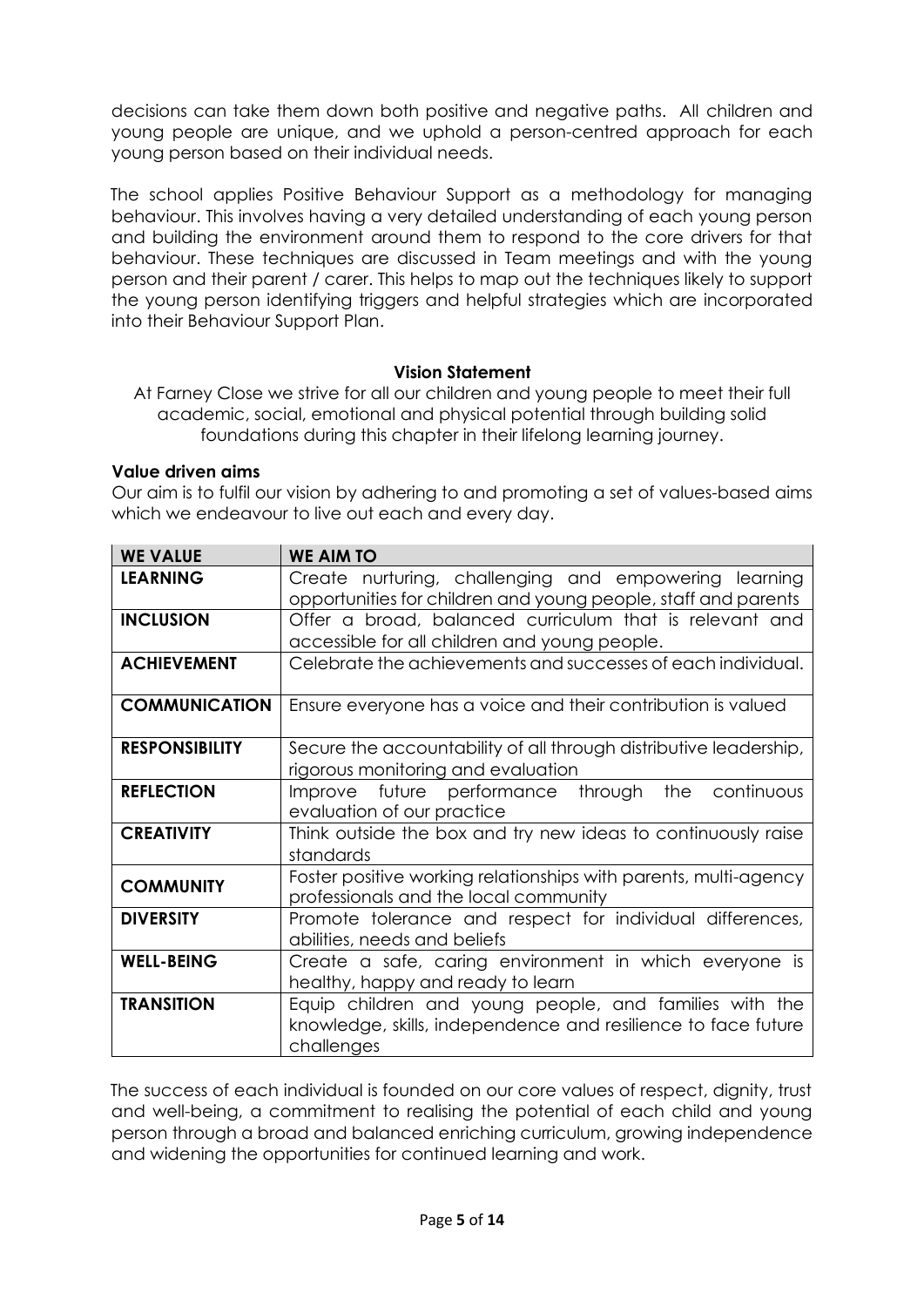### **Description of Accommodation**

Farney Close offers a range of residential accommodation set within its own private 32-acre ground. Within our grounds are 9 residential house units each accommodating between three and eight children and young people. Bedrooms are either single occupancy or shared with one other person. The accommodation is based on age, social, emotional need and independent ability. Those sharing bedrooms are matched with others, taking account of age, cognitive ability and social development needs.

Children and young people are encouraged to personalise their rooms. Although children and young people are encouraged to bring to school personal items for their room, typically these are bought by the school or care staff. Each house unit also have bathrooms, kitchens, and a lounge with most also having a separate games room. The residential units' settings are aspiring to be authentic, comfortable, family style settings.

Farney Close also has a post 16 provision, the aim of which is to further develop the independent skills of the young people, helping to better prepare for life after the normal school leaving age and moving on into a work (apprenticeship) or college placement. Year 12 and 13 access an individual program that includes a college course or similar, a work experience placement and a comprehensive programme aimed at increasing independence skills to a point where they could live completely independently.

#### **Location of FCS**

Farney Close School is situated in the countryside near to a village called Bolney, and 5 miles from the nearest town, Haywards Heath. It has a long drive with an electric gate at the entrance with CCTV, this helps to ensure that the children and young people are safe and secure as visitors are checked before being allowed access into the school grounds. Within a short drive from FCS are shops, cinemas, leisure pools, the beach, bowling alleys, golf clubs and other activities ensuring children and young people who are residential can access a wide range of evening activities and social events.

#### **Complaints and compliments**

The school ensures that copies of the complaint's procedure, and a dedicated Worries and Complaints booklet, are available for all children and young people to refer to so that they are aware how to go about making a complaint. When complaints are received, they are dealt with in line with statutory requirements and the school's policy.

Complaints can arise through simple misunderstanding or genuine dissatisfaction. Usually, discussing the matter determines its cause and a solution that satisfies all can be found. If a child is unhappy in any way at all, they are encouraged to let staff know straight away.

Placing authorities, parents, carers, members of the public and other key stake holders can request a copy of the complaints policy or make a complaint though the following contacts:

- o Principal & Responsible Individual Sara Hack [\(head@farneyclose.co.uk\)](mailto:head@farneyclose.co.uk)
- Website https://www.farneyclose.co.uk

Compliments are gathered and celebrated via various sources, for example, visitors book, report feedback, review comments, children and young people annual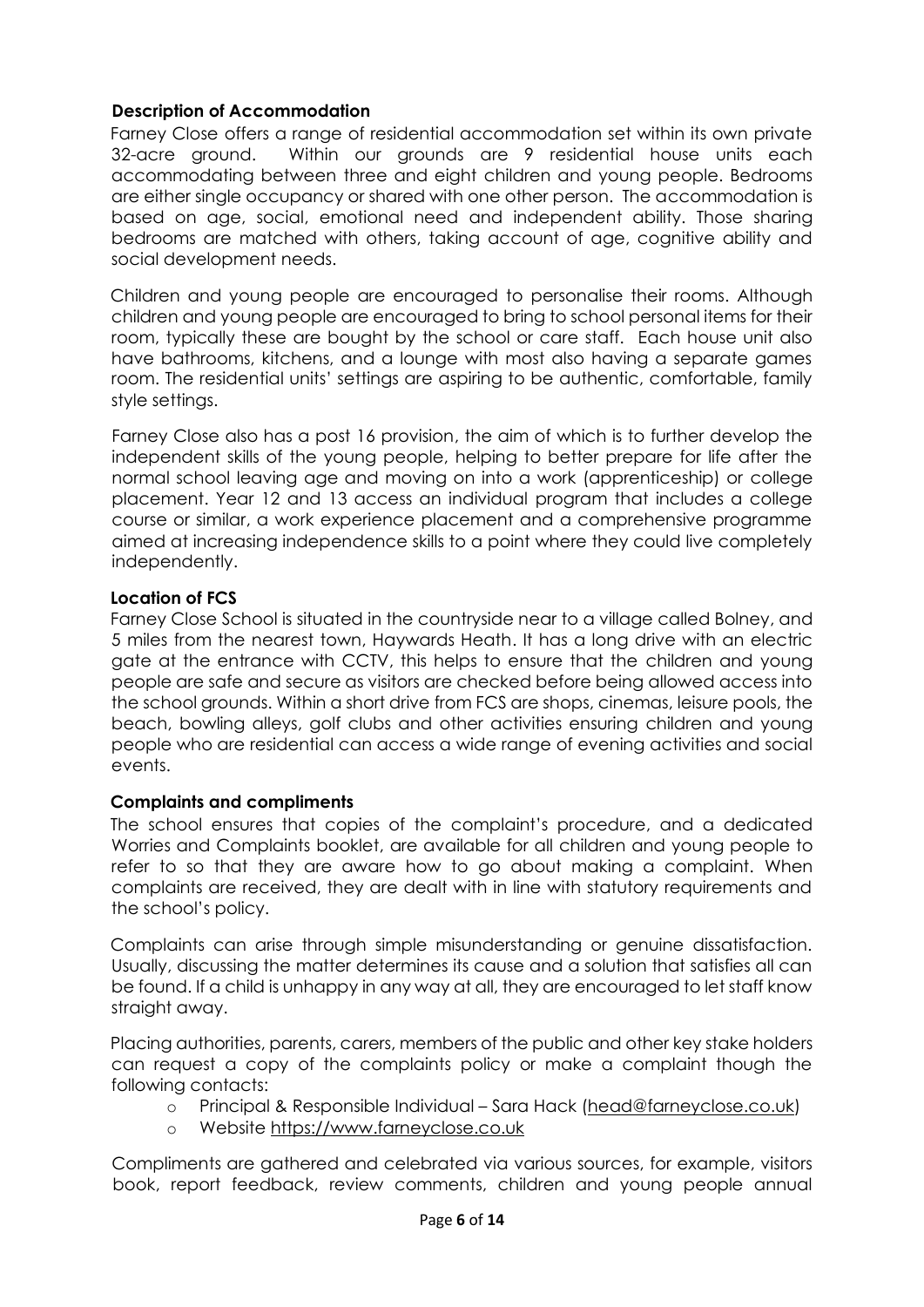questionnaire, parents and carers annual questionnaire, children and young people's exit interviews and leaving speeches as well as a more general means of feedback such as phone calls and emails.

### **Access to Child Protection and Behaviour Management Policies**

Farney Close has written policies regarding child protection, safeguarding and behaviour management. Copies of these policies can be requested by contacting Farney Close directly, or the Principal, and are on the school website; [\(https://www.farneyclose.co.uk\)](https://www.farneyclose.co.uk/)

The purpose of the Positive Behaviour Support Policy is to ensure that children and young people that attend Farney Close are cared for in ways which are sensitive to their needs and to provide safeguards for staff, charged with this responsibility.

#### **3. Views, wishes and feelings**

## **The voice of the child / young person.**

The children and young people's views, wishes and feelings are paramount and are always listened to and acted on where appropriate. Children and young people and have regular time with a trusted member of staff. Children and young people receive a debrief following significant incidents where their feelings are explored enabling staff to complete restorative work with the children and young people, to in turn create a reduction in such behaviours. The Senior Leadership Team and their staff operate an open-door policy for both adults and young people to chat openly with them whether that is socially or more formally. Children and young people are encouraged to participate in the schools' events and activities building on their social and independence skills.

In addition to this, individual Link Worker sessions (and Personal Development Sessions in education) provide the opportunity to gather children and young people's wishes, feelings and concerns through informal conversations. Weekly house meetings are held with the residential pupils, which follow a set agenda covering a number of different aspects including new resources, activities, meals, bedrooms, whether they feel safe at school, issues with other children and young people's behaviour and items that may need repairing or upgrading. The focus of these meetings is to improve their overall experience and overall development whilst boarding. All children and young people have access to a telephone to call people important to them, whether this be parents, social workers or if they want to make a more formal phone call to Child line, for example. People from their network are encouraged to phone into school and speak directly to their young person.

#### **Anti-discriminatory practice in respect of children and young people and their families**  Promoting equal opportunities is achieved by:

- Providing culturally specific care and support for children and young people, which meets their cultural, religious, racial, gender and linguistic needs.
- Empowering children and young people to have knowledge of, access to, and respect for their community.
- Supporting self-identity by recognising that a young person's ethnicity, religion, culture, sexuality, and language are crucial to every child and young person's selfimage and self-esteem.
- Providing education and information about culture, religion, race and sexuality to the children and young people.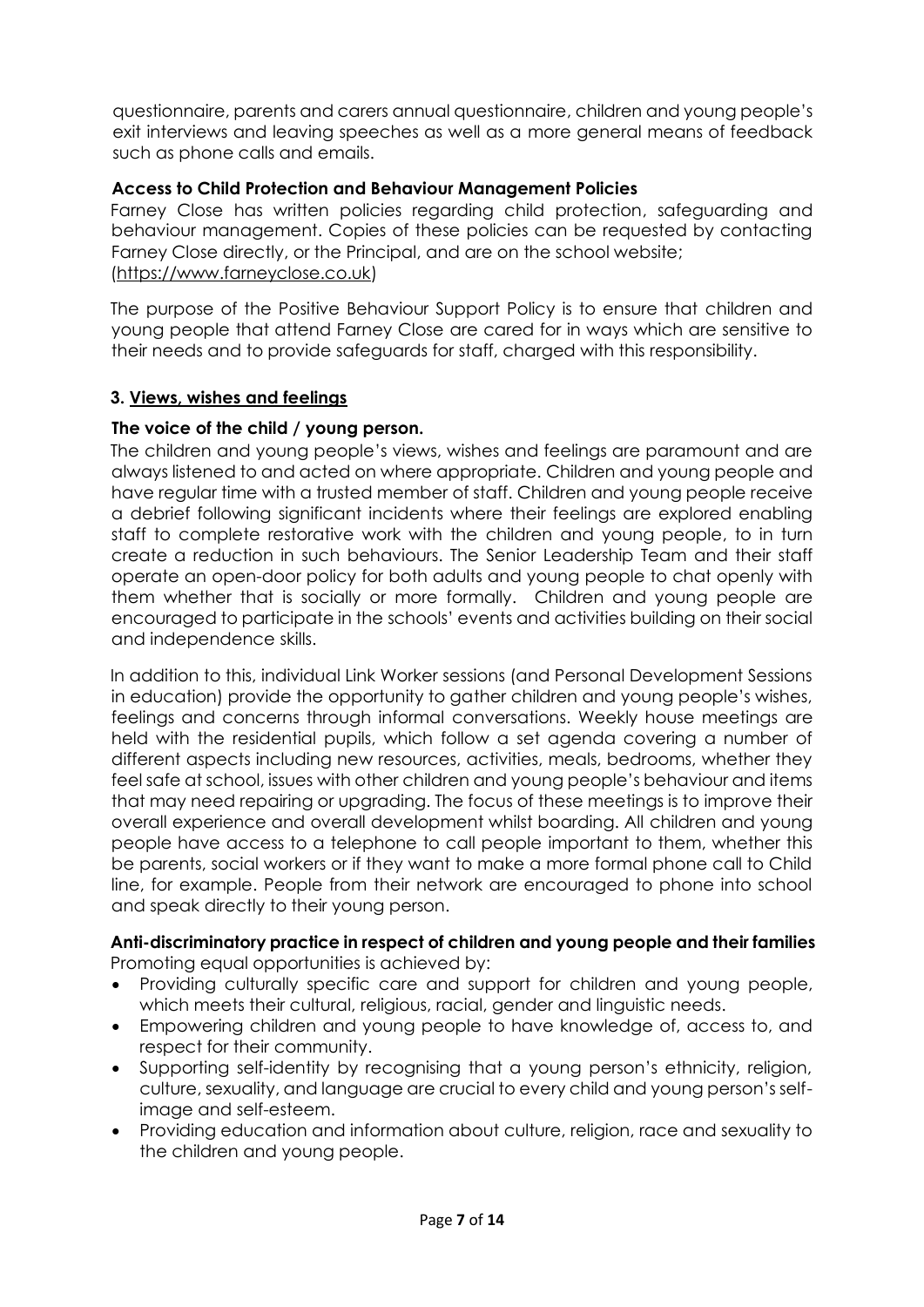• Ensuring anti-discriminatory practice during the recruitment process of staff working at Farney Close.

**Activities:** When children and young people transition to Farney Close School, they are encouraged to continue with any interests or hobbies which they have been engaging in as well as encouraging them to try new and different activities.

We believe that participation in community-based activities can help to raise children and young people's self-esteem, self-confidence, self-awareness and resilience, promoting a sense of belonging in their new environment. Above all else, respect for themselves and others is paramount.

#### **Children and young people's Rights**

We believe that all children and young people are equally entitled to have their needs met and to be free from abuse and exploitation. Children and young people will have a Link-Worker who will explain to them their rights and consistently ensure that these are being met. There will be regular meetings between staff and children and young people where the issue of children and young people's rights will be addressed to ensure that children and young people feel that they are being consulted, listened to and treated equally and fairly.

#### **4. Education**

#### **Management of Education**

We are working together to:

- Raise achievement through a commitment to high standards and expectations.
- Enable every child to succeed as an independent, enthusiastic and confident learner.
- Provide active, co-operative and independent learning through dynamic and high quality teaching.
- Create an atmosphere where each child is valued as an individual, enabling them to develop a positive self-image, self-discipline and respect for others.
- Ensure equality of opportunity at all times, so that each child is given appropriate support and enrichment.
- Create an inclusive learning community, which challenges and enables every learner to flourish, prosper and develop aspirations for a successful future.
- Provide a welcoming, secure, stimulating and enriched learning environment.
- Provide an innovative, creative and integrated curriculum which inspires and motivates children and young people to learn and which takes account of different learning styles.
- Support children and young people social development through a 24-hour curriculum.
- Work in partnership with parents, carers, children and young people and the wider community.

#### **How we support children and young people with special education needs**

The school will ensure that the welfare of our children and young people will be safeguarded, and their personal and academic growth secured, by ensuring that:

• We focus on continuous improvement, quality assurance, external evaluation, the continual professional development of our staff and partnership working with local authorities and other agencies.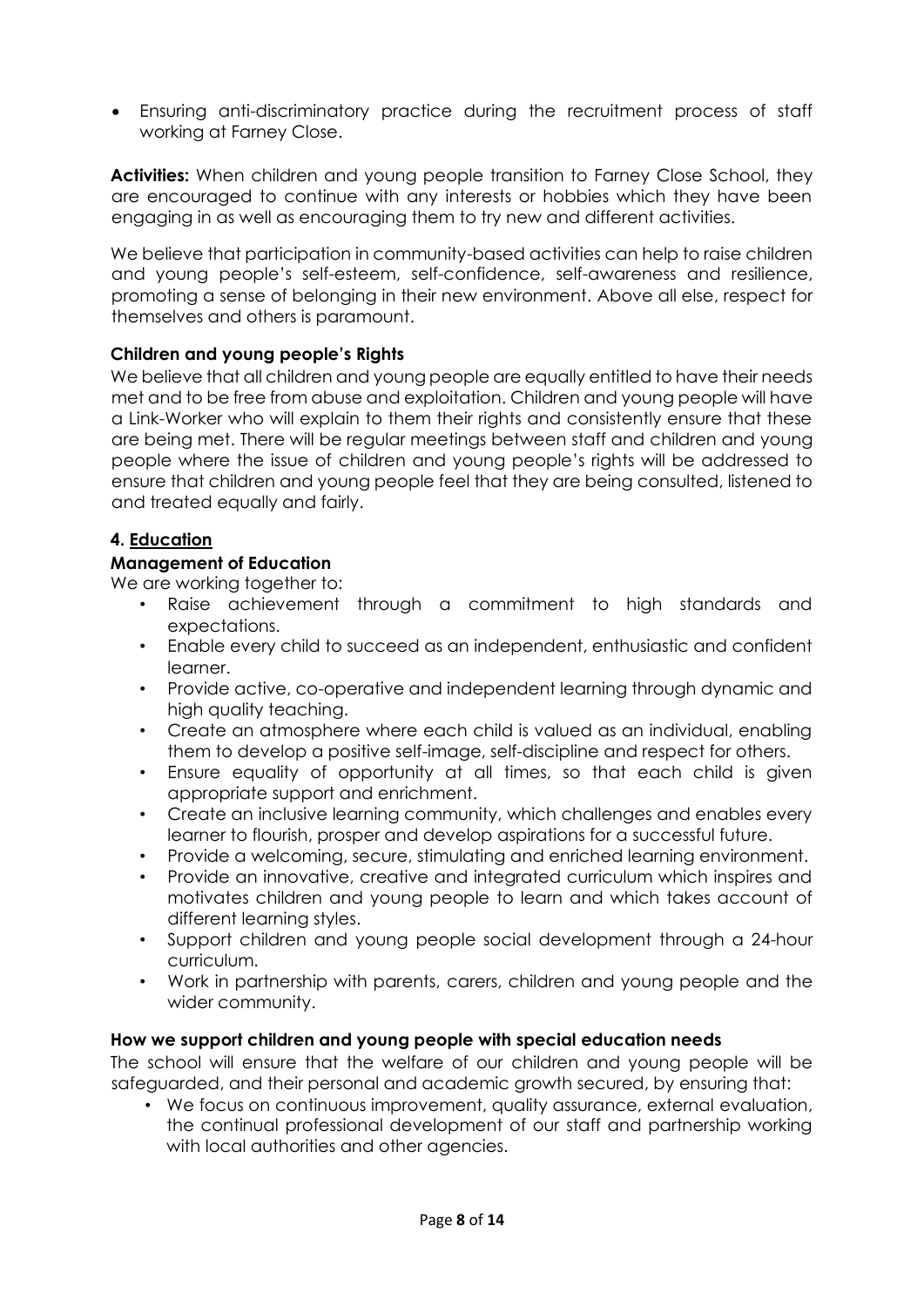- All staff are suitable, have the appropriate skills and qualifications to work with children and young people, and are provided with professional and personal development to keep up to date with theory and practice and to provide the highest standards of education and care. CPD and statutory training (such as Safeguarding) are high priority. A list of relevant qualifications is to be found within the school's Central Reaister.
- We offer a pleasant, clean, attractive and safe environment, which is geared to the needs of the children and young people and enables them to live a full life, and gives a firm structure and sense of order to the lives of children and young people, through which they can develop and be educated.
- We have sound procedures for investigations, recording and disclosure ensuring effective handling of any matters of concern and specifically any allegations of physical, emotional and sexual abuse.
- There is clarity in the standards of behaviour expected, how they are to be maintained and how unacceptable behaviour is to be tackled.
- We are responsive and flexible to the needs and potential of individuals.
- We maintain an atmosphere within which children and young people feel confident and able to express their views and take a full and active part in the processes of decision making around them.
- Children and young people learn to develop self-control, confidence and a sense of responsibility for their own lives and behaviour.
- Relationships are warm, supportive and capable of responding to problems and dealing with disciplinary matters fairly, sensibly and with sensitivity.
- All children and young people are provided with a range of learning opportunities based on the principals of the national curriculum framework and vocational pathways in which subject specific aims sit alongside the priority of spiritual, moral, social, and cultural development. Further learning and development is encouraged through the 24-hour curriculum and the contribution of care staff.
- Learning programmes are paced, personalised, delivered flexibly to small class groups and based on teaching styles that combine personal support and counselling with effective classroom teaching.
- Initial assessments take into account of referring authority requirements, family/carer expectations and includes Education, Health and Care plans brought together in a multi elemental plan,
- Recording and reviewing of progress and behaviour, takes place on a regular basis and informs individual development as well as supporting effective relationships with authorities, parents and carers.
- Education and Care staff work closely together to assess support and guide learners, in a spirit of care, encouragement, tolerance and thoughtfulness
- We promote and facilitate cooperative work between the school and other professional agencies,
- We engage with families and carers, local authorities and agencies to support and strengthen the child's place within their family and community, with a particular emphasis upon the role of parents or carers and the relationship they have with us.

Farney Close School strives towards achieving equality of opportunity in all of its service provision and employment practices. Our aim is to build a diverse and socially inclusive environment that is responsive and appropriate to all.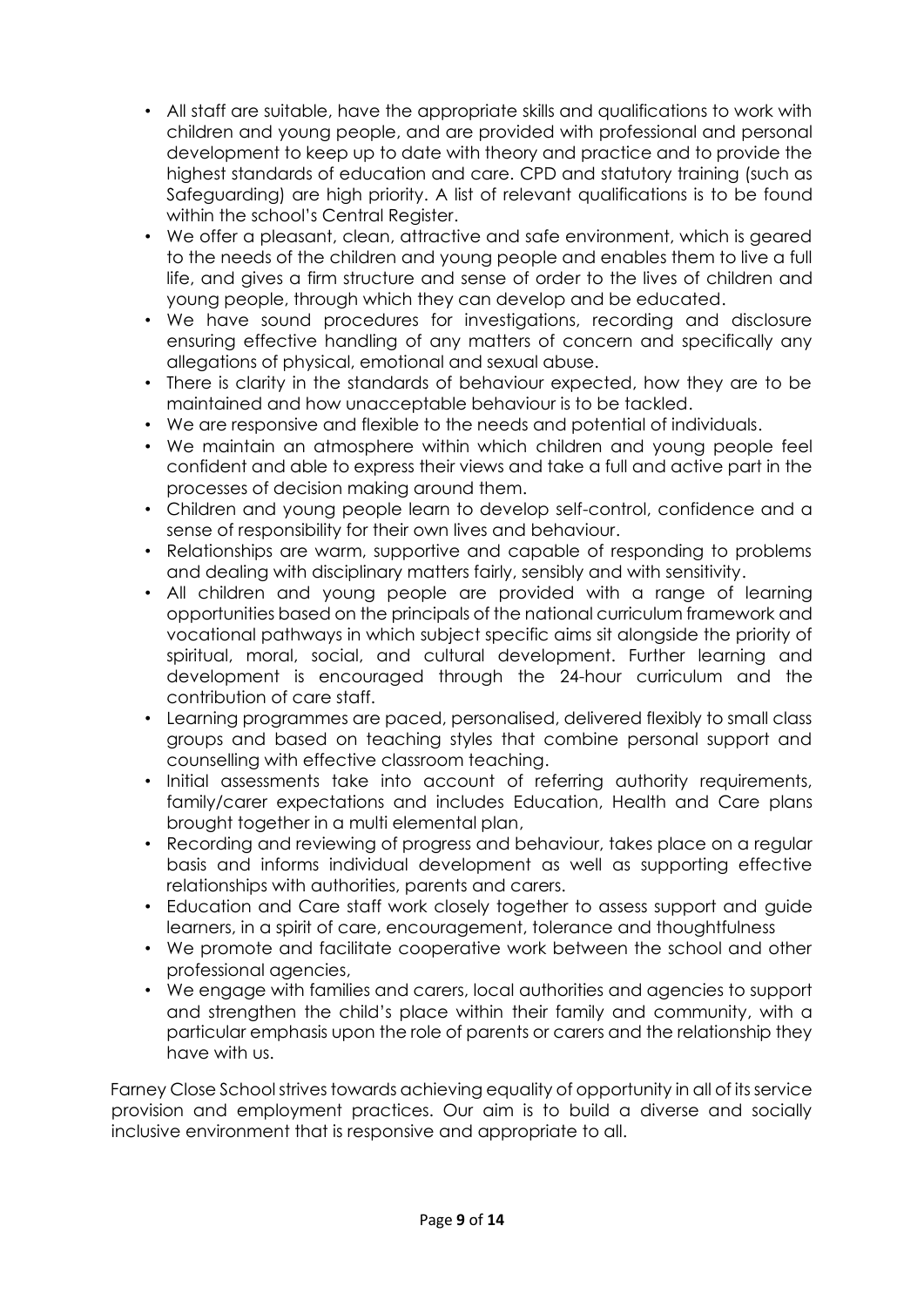# **5. Enjoy and Achieve**

# **How we support the young people to enjoy and achieve**

The achievement of good physical health and mental/emotional well-being are all intrinsic, essential and fundamental to the success of the journey to deliver the agreed outcomes.

Examples of everyday best practice:

- An individual written care plan for each child that is regularly reviewed.
- A Behaviour Support plan and Risk Assessment for each young person which is reviewed by the young person's Link-Worker each term basis and updated as required.
- A health plan for each young person which is reviewed by the School Nurse on a termly basis and updated as required.
- Education, events, group work, tasks, holidays and visits including contact as part of the everyday programme for each child.
- Practical strategies and techniques are built into each child's waking day curriculum through strategies implemented with a multi-agency approach.
- Celebrating and recognising children and young people's efforts and achievements no matter how small.
- Involving children and young people in our care and, for those children and young people that are residential, the running of the house to achieve best possible outcomes.
- Children and young people being offered a full range of new experiences in the form of after school activities, as well as during the school day.
- Care and education provide a cohesive approach to supporting individuals through a one team approach.

#### **Well-Being**

Our Well-Being team works with the whole school in ensuring that all the people we support are treated as individuals and our provision is tailored to meet their needs and wishes from the point of admission and throughout their journey with us.

Farney Closes' School's designated team reflects on the needs of the children and young people that live within the school, however when additional support is required, from other specialists within the wider community, it is applied for separately e.g. Occupational therapy, CAMHs input etc. This enables us to be responsive to any newly identified, time limited or changing needs of an individual throughout their placement with us.

#### **Therapeutic Approach**

The therapeutic approaches within Farney Close are underpinned by a strong evidence based approach as well as a theoretical understanding of child development, complex trauma, attachment, childhood mental health and neurodiversity. Many of the children and young people living and learning with us have experienced adverse childhood experiences (ACEs) which have impacted upon typical childhood development. The concept of a child's 'internal working model' (a cognitive framework of mental representations for understanding the world, self and others) is considered throughout the development of formulations.

The Farney Close face-to-face workers develop and maintain relationships that establish a safe and secure base for all the children and young people attending the school; the importance of the therapeutic value of the environment is essential. Creating a child centred nurturing environment with clear, reliable, expectations as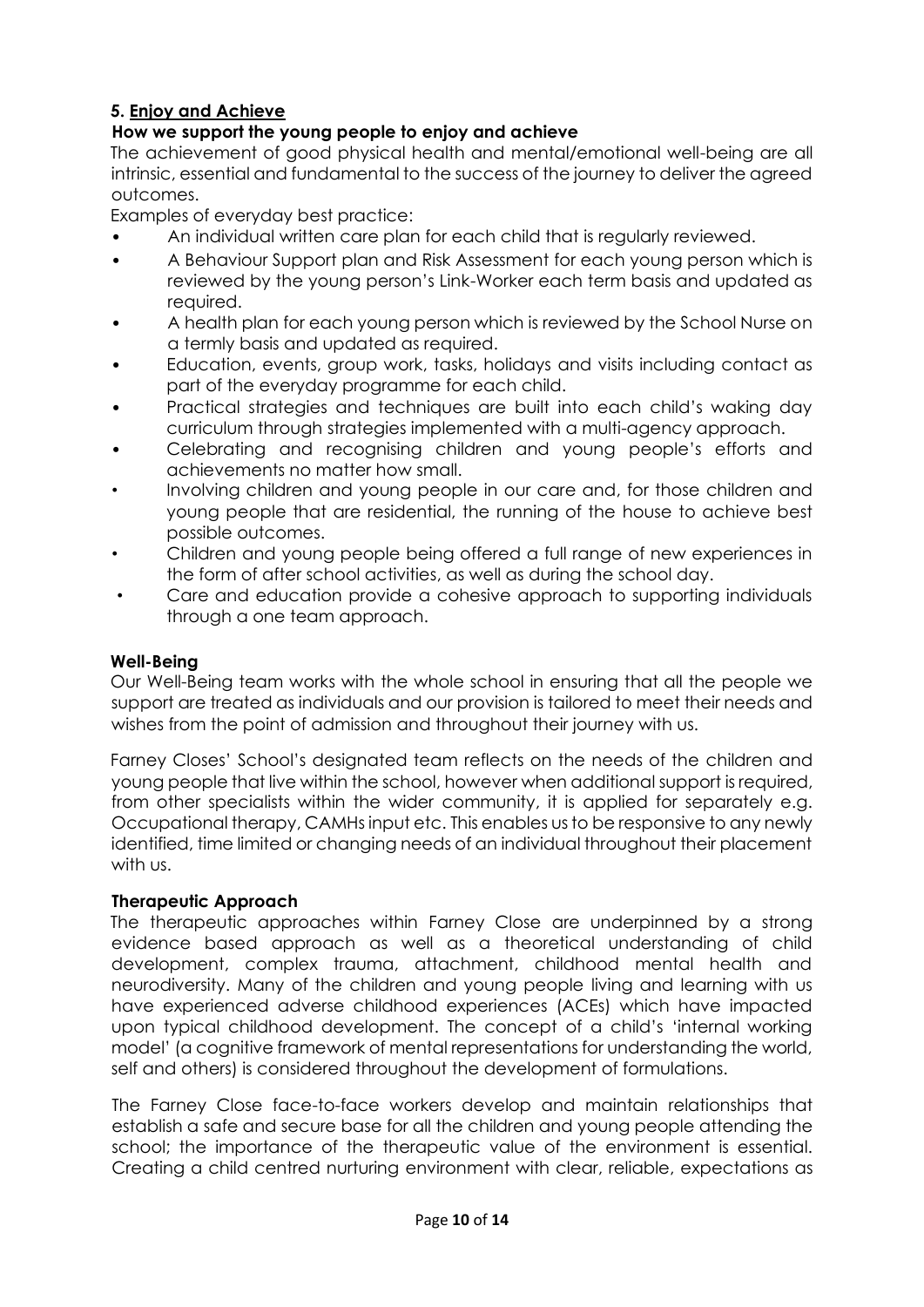well as routines and boundaries, is the building blocks for bespoke interventions and ensures our children and young people are cared for in an emotionally attuned environment.

Having experienced a sense of safety and containment the child or young person will over time have less need for their primitive defensive/survival behaviours, and / or fight/flight/freeze. The goal is for our children and young people to begin to explore the possibility of new relationships and ways of viewing themselves and the world around them. Through new attachments and relationships, the child or young person's ability to self-regulate and process their emotional world will grow; in time they will begin to be able to access and develop their potential for learning and achieving.

At Farney Close the following roles make up the Well-Being team:

- SENCO
- School Social Worker
- School Nurse
- Referrals and Inclusion Officer
- Adolescent therapeutic counsellor
- Art Therapist
- Speech and Language Therapist (SALT)
- Occupational Therapist (OT)
- Assistant to the SENCO
- Learning Mentor
- Pastoral led for Day Pupils.

Children and young people placed at Farey Close have access to either Art Therapy, SALT, Lego Therapy, Adolescent counselling or/and SEND specialist sessions, depending on their ECHP and / or presenting therapeutic needs. The nature of any therapeutic intervention is informed by the child or young person's inhouse SEND assessments, EHCP, views of parents, carers and staff who work closest with them at school plus the child or young person's opinions. Staff also have access to the school counsellor and to occupational health, should they feel that this would benefit them either personally or professionally.

#### **Arrangements to Protect and Promote Health of the Children and young people at Farney Close.**

FCS has a school nurse who administers medication each morning and throughout the school day. Care staff are also trained in the administration of medication and Emergency First Aid.

Staff members ensure that children and young people are educated in how to lead a healthy balanced lifestyle; this is achieved through consultations and link working sessions. Children and young people have an individualised health plan that covers their medical history, allergies, diet, exercise, personal hygiene and physical and emotional health. This is developed and shaped by the young person to take into account their views and health information provided by parents and the local authority.

The Catering Manager holds regular menu consultations with the children and young people both in School Council meetings and on an individual level where they are supported to make their own healthy choices surrounding meals. To further support healthy lifestyles the Enrichment Coordinator ensures that exercise related activities are offered each evening. This ensures that children and young people are able to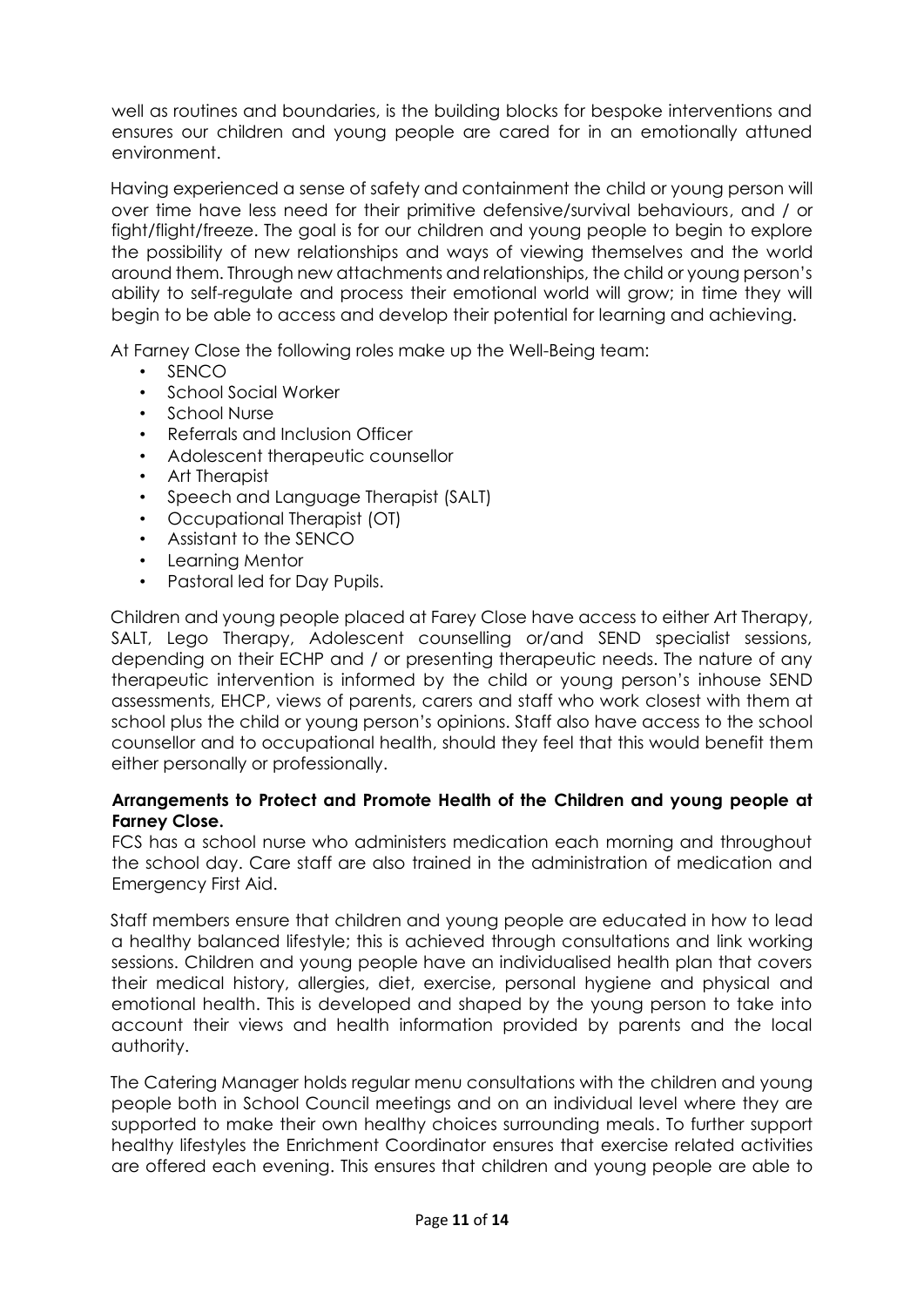learn how to manage their likes and dislikes with health benefits. All face-to-face workers are empowered to support our children and young people with their emotional wellbeing. A healthy life styles is also threaded throughout the curriculum with a particular focus in science and PE.

# **6 Protection of children and young people**

**The Farney Close designated member of staff for Safeguarding (DSL) is** Sara Hack *(Principal and Designated Safeguarding Lead).*

*The school has two deputy DSLs: Steve De Souza (Head of Care) and Becky Clements (School Social Worker)* 

*Further members of the Safeguarding team (all DSL trained) are Ray Lau (Vice Principal, Sally Bourns (School Nurse), Austin Bye (Referrals and Inclusion Officer), Sharon Radley (SENCO) and James Mills (Head of Education).* 

#### **Monitoring and surveillance of children and young people**

Farney Close has CCTV around the school grounds, our grounds are significant, and we view CCTV as essential to ensure that we are able to view anyone accessing our site. CCTV is also situated in the corridors of each House unit but only activated during sleeping hours so that movement during the night can be monitored. A member of the care staff sleep-in on each of the residential units with a Senior member of staff on call. Each of the House unit have exterior door alarms, to ensure staff are alerted should anyone try and leave or enter the House at night.

#### **Behavioural support**

Positive Behaviour Support Plans are in place for each young person and detail triggers and means of support personalised for the individuals' presenting needs. Farney Close staff work within a framework, which respects personal and professional boundaries, all staff work to maintain consistent and effective boundaries for children and young people to help them learn to manage their own behaviour. All behaviour incidents are recorded on the appropriate forms (CPOMs) which is reviewed and signed off by a senior member of staff.

The children and young people who attend Farney Close are cared for within an ethos in which they are treated with unconditional positive regard, where they are aware of their rights and responsibilities and where there is an expectation that they will behave in ways which are acceptable and conducive to living harmoniously with other people. Emphasis is placed on rewarding acceptable behaviour and on helping children and young people gain resilience and coping mechanisms. This is achieved principally through the warm and positive relationships that exist between children and young people and staff along with positive reinforcement.

All face-to-face staff receive Team Teach training. Team Teach teaches proactive strategies such as de-escalation and diffusion techniques and reducing the likelihood of occurrence with physical always being used as the last possible resort.

This training incorporates trauma-informed and person-centred approaches integral to the application of the model. Team Teach focusses on prevention through deescalation techniques ensuring that any response is a gradual and graded response moving from least intrusive to more restrictive dependant on the circumstance.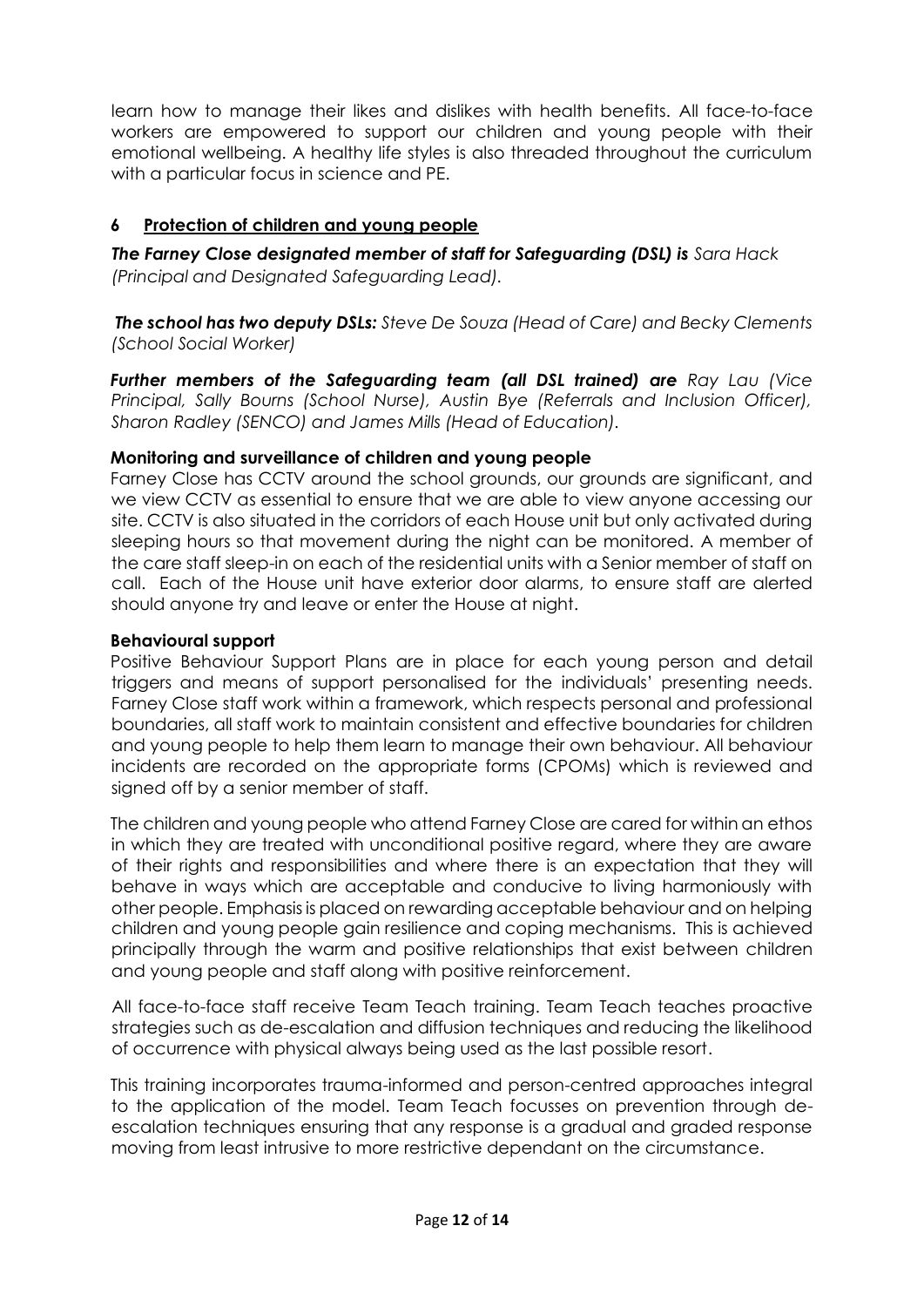Debriefing takes place following any incidents, with both the young person and the adults involved. This enables us to offer care and guidance whilst also identifying strategies to support the young person moving forward.

## **7 Leadership and Management**

#### **Details and work address of provision**

| <b>Registered Provider</b> | The registered provider of Farney Close is:         |                       |                |  |
|----------------------------|-----------------------------------------------------|-----------------------|----------------|--|
|                            | <b>Farney Close Ltd</b>                             |                       |                |  |
|                            | Bolney Court, Crossways, Bolney, Nr Haywards Heath, |                       |                |  |
|                            | West Sussex, RH17 5RD                               |                       |                |  |
|                            | Phone: 01444 881811                                 |                       |                |  |
|                            | Web: www.farneyclose.co.uk                          |                       |                |  |
|                            | DFE No. 938/6217                                    |                       |                |  |
|                            | Social Care unique reference number: SC014513       |                       |                |  |
| <b>Chair of Governors</b>  | Carole Johns                                        |                       |                |  |
| <b>Principal &amp; DSL</b> | Sara Hack                                           | <b>Vice Principal</b> | Ray Lau        |  |
| <b>Head of Education</b>   | James Mills                                         | <b>Head of Care</b>   | Steve De Souza |  |

#### **Residential staffing Levels and Roles**

Farney Close works on a one adult to four children and young people, as a minimum, within residential times. The residential team comprises of a Head of Care, Assistant to the Head of Care, Senior Residential Social Care Workers plus Residential Social Care Workers (RSCWs) from grade 1 to 5, dependant on level of experience. The team totals 26; all but one works fulltime. All members of the care team are either qualified to level 3 Diploma / NVQ in Residential Care or are undertaking the award.

#### **Formal supervision arrangements for staff**

Staff Development:

- To ensure performance management and review is effective in supporting professional development for all staff.
- To ensure that all staff continue to have professional reviews of their work.
- To ensure that the staff have the necessary qualifications and training to become specialists in their field, making them more able to support students.

All staff receive a comprehensive induction programme on commencing work at Farney Close. Written records of induction and supervision sessions are kept and made available for inspection by Ofsted. Supervision sessions are carried out for the care staff by senior team members, at least once each half term. These sessions are used for reflection, learning, support and guidance as well as an opportunity to celebrate success. Individual goals are set during supervision sessions, and they are used to monitor progress and view any areas that a staff member needs to develop. All staff will have their performance individually and formally appraised at least annually by their line manager.

#### **Appendix A: Organisational Chart**